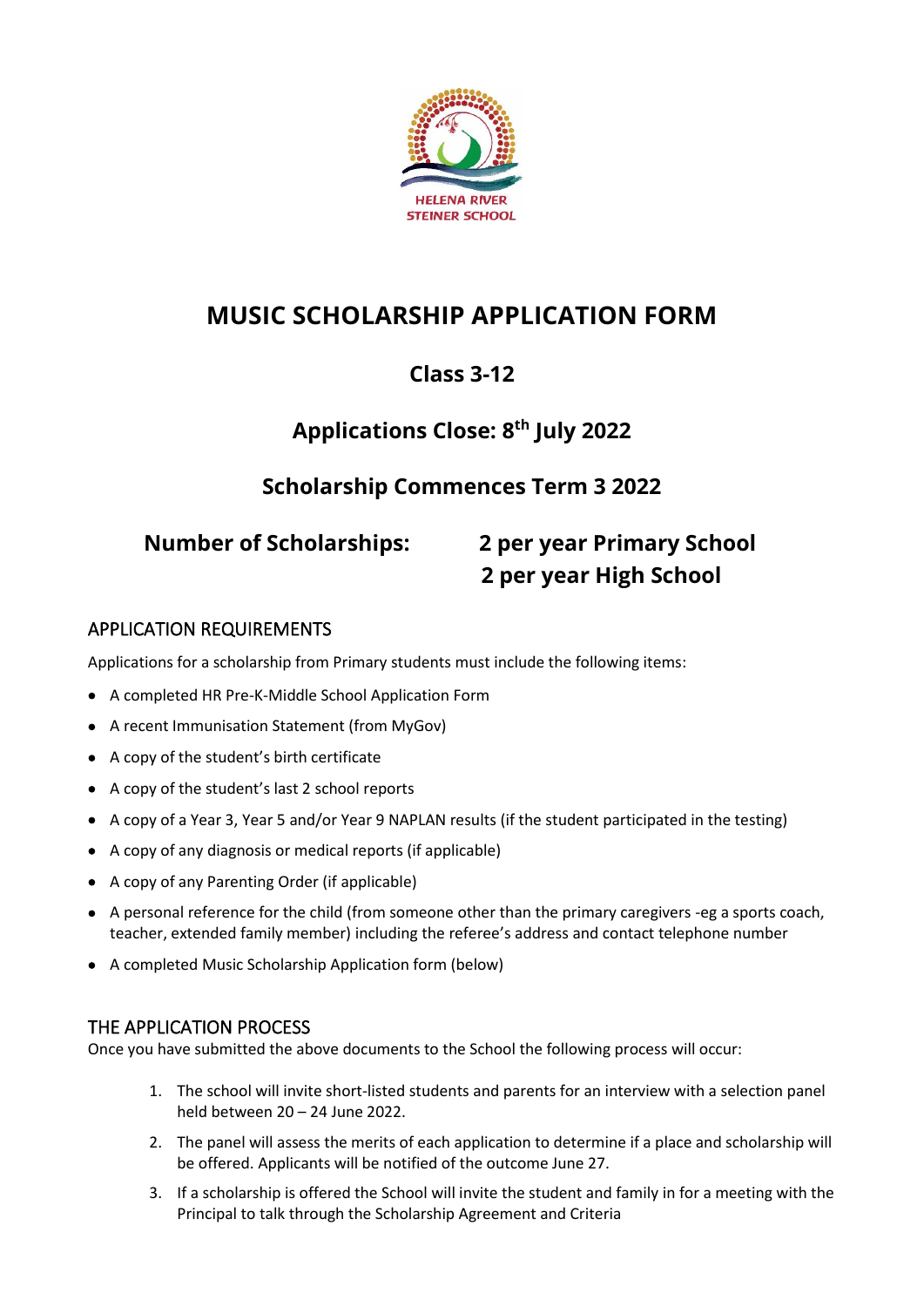## **FOR THE PARENT/GUARDIAN TO COMPLETE**

I wish to apply for the School's Music Scholarship for our Primary/High School child

|                                   | (name) to start Class                       | (year level) |
|-----------------------------------|---------------------------------------------|--------------|
| at Helena River Steiner School on | (date). By signing below, I and the student |              |
| named above confirm that:         |                                             |              |

- I am committed to supporting the provision of a Steiner education for my child, both pedagogically and financially (where applicable) as described in the School's policy and pedagogical framework.
- I understand that continued enrolment is dependent on this support for my child is being provided and continued.
- I understand that this scholarship entitles my child to 50% off tuition fees.
- I understand that if my child is granted a scholarship, all the School's usual fees and levies, policies, and expectations will be applicable.
- By enrolling my child at Helena River Steiner School I commit to the ongoing development of the school, which will include the School's expectation of all parents and carers contributing five (5) Parent Participation Hours per semester in the capacity I am able to. If I am not able to do my Parent Participation Hours in any given semester, I understand that I will be charged the Parent Participation Hours Cash in Lieu Fee as described in the Fee Schedule.
- I understand it is my responsibility to submit the Parents Participation form (emailed by Finance and also available from the Office) by the end of each semester, and if this form is not received, the Cash in Lieu fee will be charged to my Fee Statement.
- I understand that if the scholarship is granted, this scholarship will be ongoing for the remainder of the year and subsequent years of schooling, however, is subject to review. If I wish to withdraw our child, one full term's notice must be given in writing, or one term's fees will be charged to my Fee Statement.

| <b>Primary Carer's Name</b>      |      |
|----------------------------------|------|
| <b>Relationship to the child</b> |      |
| Signature                        | Date |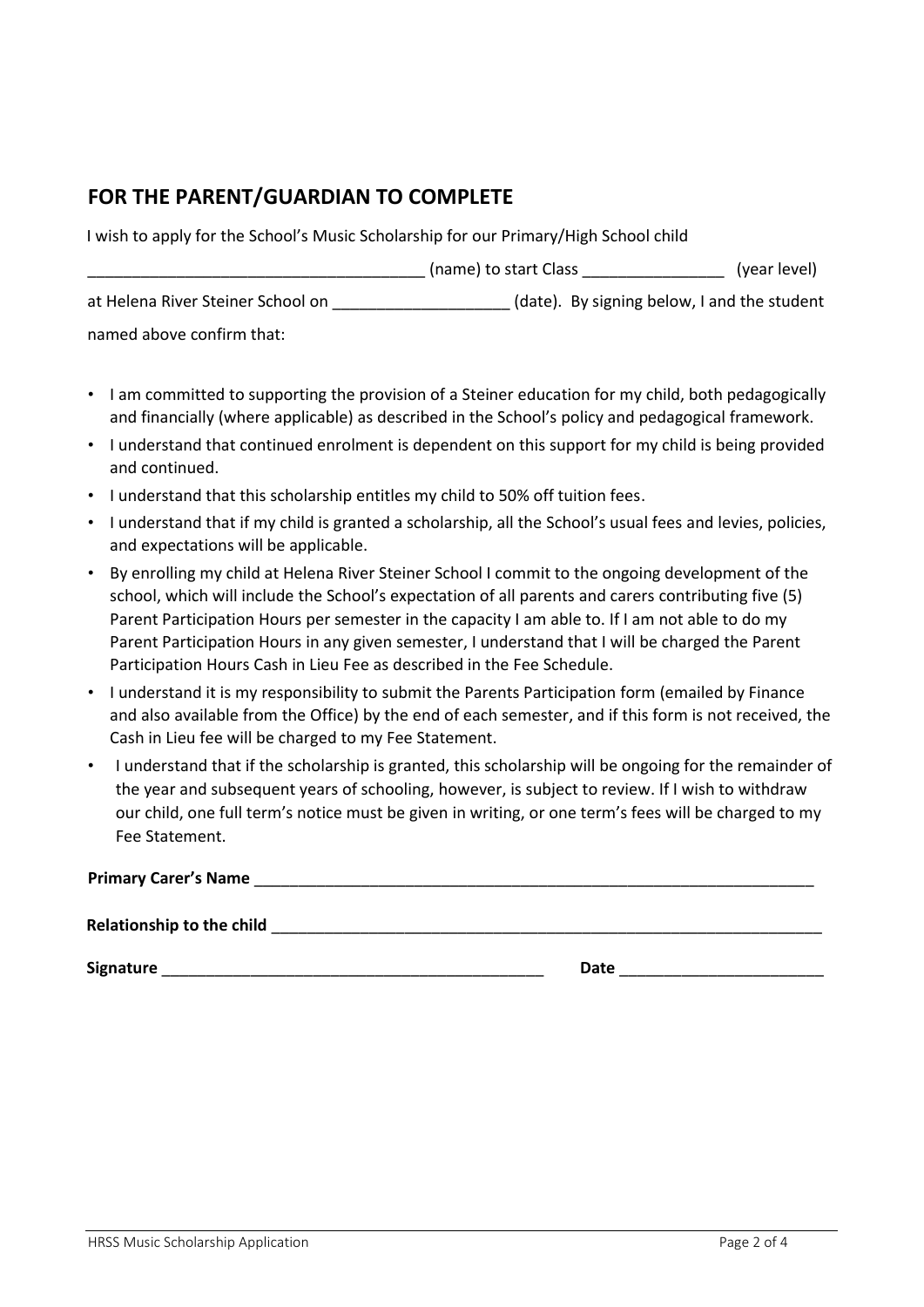## **FOR THE STUDENT TO COMPLETE**

**Primary and High School Students: Please hand-write your answers below. If you need more space, please write on a separate piece of paper.**

Tell us about your history of musical performance and appreciation. This could include: how long you have been learning your instrument; ensembles you have been a part of; performances you have given -as part of a group or by yourself; music that you have enjoyed listening to or your favourite composers: